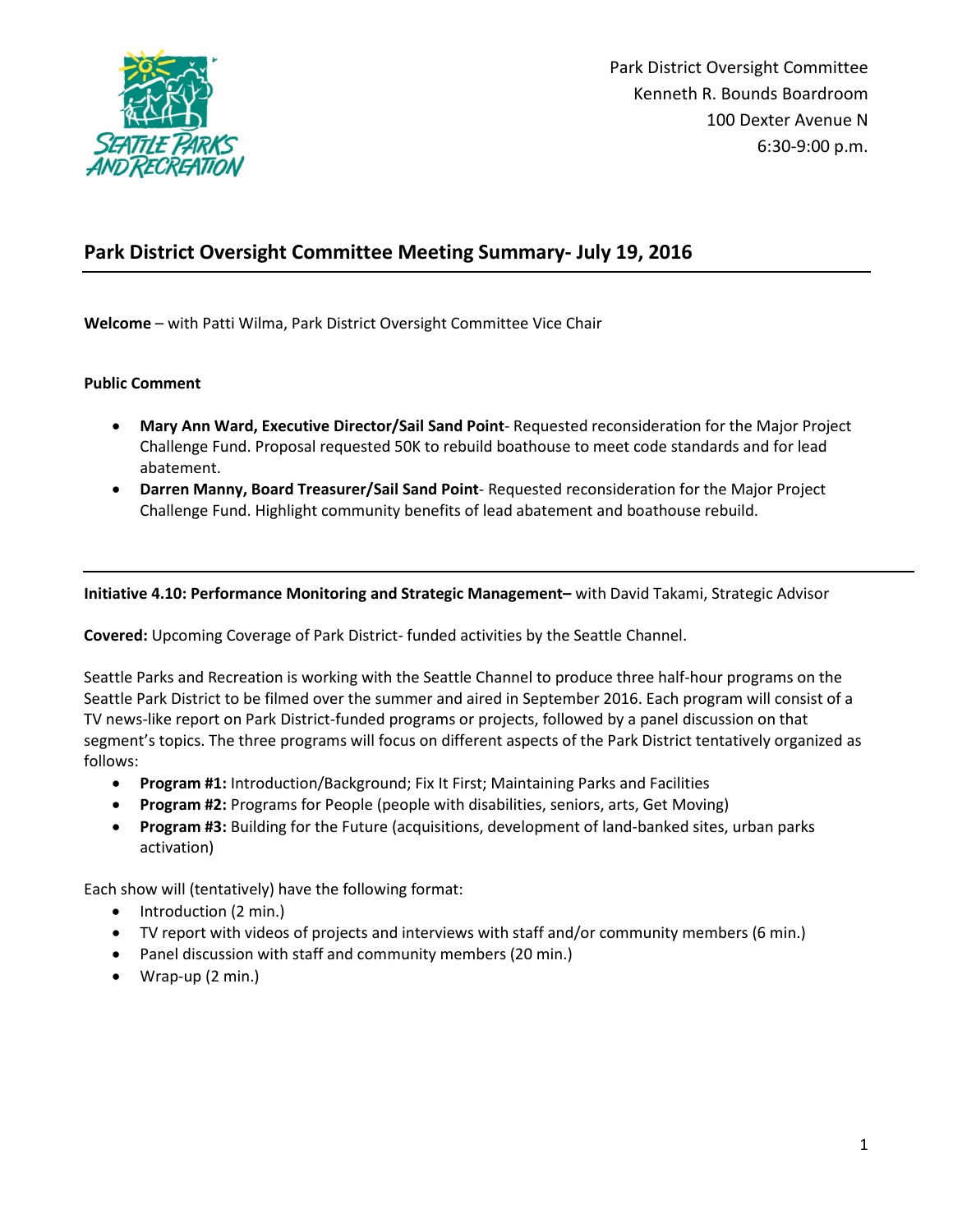## **Q&A, Comments- 4.10: Performance Monitoring and Strategic Management**

# **Q/Comment1: I am glad there will be Seattle Channel coverage of Seattle Park District activities. It looks like a good approach. Describe the strategy behind the proposed format of 5 minutes of Seattle Park District activity visuals and 20 minutes of panel discussion.**

*A1: The 25-minute segment includes a brief introduction, 5 or more minutes of video and 20 minutes or less of panel discussion. During the panel discussion portion, a Seattle Channel moderator will lead an in depth discussion of the successes, challenges and looking into the future. The panel discussion can include additional highlights of Park District activities and accomplishments.* 

*We would like the Park District Oversight Committee members to provide feedback on the specific Park District information or activities not covered by the proposal.*

# **Comment 2: The Seattle Channel does an excellent job telling a wonderful, in-depth story of so many programs in Seattle. It's an honor to have the Seattle Channel tell the story of the Park District- funded programs**

*A2: Thank you. We communicate your feedback to the Seattle Channel staff.* 

**Comment 3: It would be great to make mention of the new technology (hand-held devices) and supporting systems that will be used to access the health of our facilities staring the fall of 2016. I this this is relevant to the public's interest in how Seattle Parks and Recreation responds to needs.** 

### **Q4: Please clarify what will be covered in the "public meeting" segment.**

*A4: We were trying to think of a way film the development projects while they are still in their planning or beginning stages. We are hoping to highlight community member involvement in our planning and decisionmaking processes through the coverage of a public meeting.* 

# **Q5: In show number two, is it possible to highlight the scholarship program? Many people still do not know about it and are not applying.**

*A5: That is a great idea.* 

#### **Q6: Please clarify what will be covered in the "public meeting" segment.**

*A6: We were trying to think of a way film the development projects while they are still in their planning or beginning stages. We are hoping to highlight community member involvement in our planning and decisionmaking processes through the coverage of a public meeting.* 

**Recommendations/Decisions Made- Initiative 3.7: Seattle Channel Coverage** NA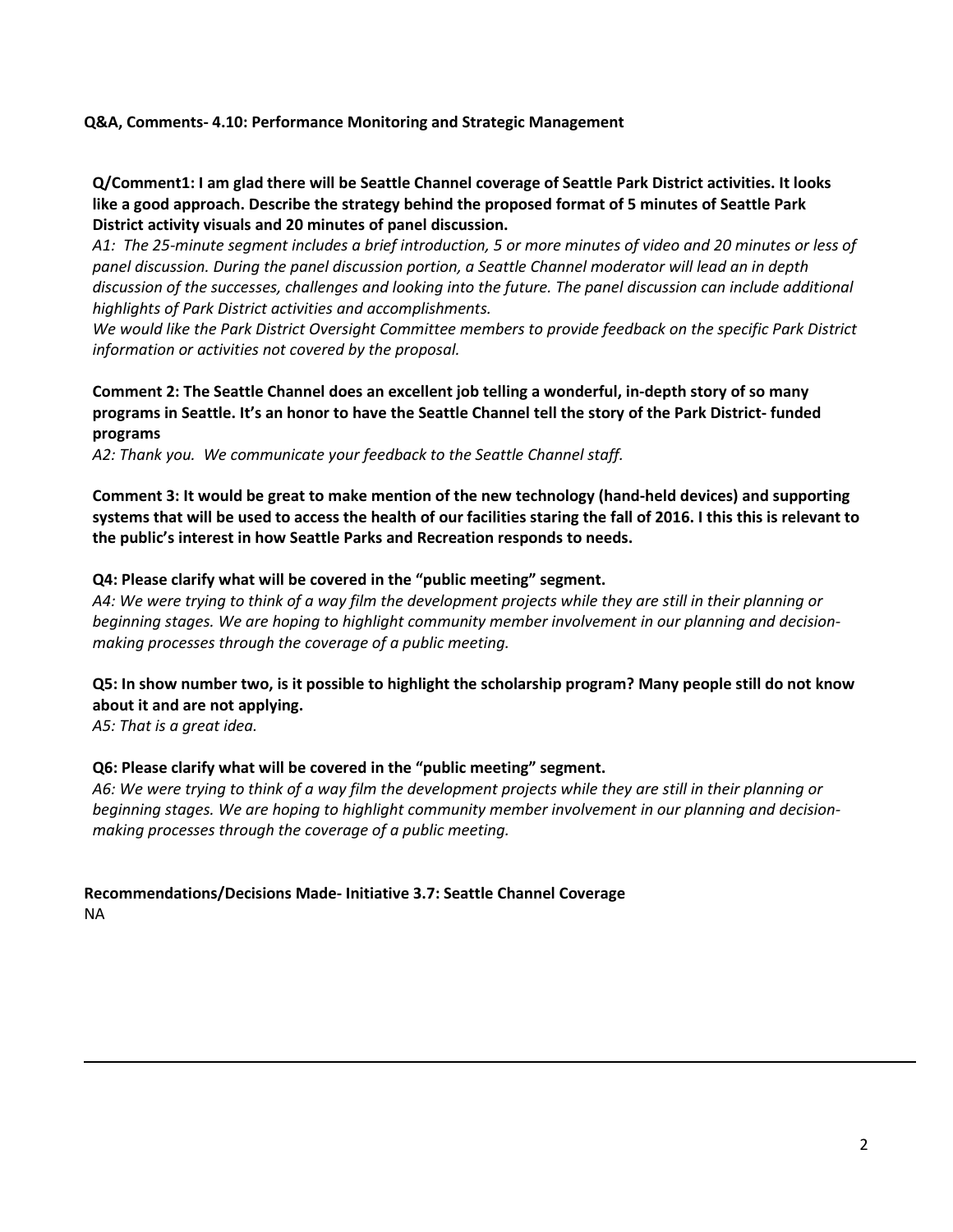# **Initiative 4.2: Major Projects Challenge Fund–** with David Graves, Strategic Advisor

**Covered:** An overview of the 19 Major Projects Challenge Fund proposals summited and staff recommendations for funding.

| <b>Staff Recommendations: Major Projects Challenge Fund</b>                      |                     |             |                                     |                                         |                           |                           |                                          |
|----------------------------------------------------------------------------------|---------------------|-------------|-------------------------------------|-----------------------------------------|---------------------------|---------------------------|------------------------------------------|
| Proposal                                                                         | Requested<br>Amount | Match       | <b>Total</b><br><b>Project Cost</b> | Recommendation                          | 2016<br><b>Allocation</b> | 2017<br><b>Allocation</b> | <b>Total</b><br><b>Amount</b><br>Awarded |
| <b>Amy Yee Tennis</b><br><b>Center Improvements</b>                              | \$1,273,000         | \$1,273,000 | \$2,546,000                         | Award requested<br>amount               | \$600,000                 | \$673,000                 | \$1,273,000                              |
| Daybreak Star Capital<br><b>Needs Assessment</b><br>and Facility<br>Improvements | \$30,000            | \$0         | \$3.5-4,000,000                     | Award requested<br>amount for study     | \$30,000                  | \$0                       | \$30,000                                 |
| South Park Community<br>Center-Playground<br>and Playfields<br>Renewal           | \$2,315,000         | \$785,500   | \$3,073,000                         | Award \$50,000 for<br>planning/design   | \$50,000                  | \$0                       | \$50,000                                 |
| <b>Kubota Garden</b><br>Ornamental Walls &<br>Gates                              | \$925,000           | \$925,000   | \$1,850,000                         | Award requested<br>amount               | \$500,000                 | \$425,000                 | \$925,000                                |
| Madrona Bathhouse<br>Theater Improvements                                        | \$50,000            | \$0         | <b>TBD</b>                          | Award \$40,000 for<br>study             | \$40,000                  | \$0                       | \$40,000                                 |
| <b>Magnuson Park</b><br><b>Community Center</b><br>Improvements                  | \$50,000            | \$25,000    | \$3-4,000,000                       | Award requested<br>amount for study     | \$50,000                  | \$0                       | \$50,000                                 |
| Green Lake Small Craft<br>Center<br>Redevelopment                                | \$93,300            | \$46,900    | \$2.5-6,000,000                     | Award requested<br>amount for study     | \$50,000                  | \$43,300                  | \$93,300                                 |
| <b>Magnuson Park</b><br>Playfield<br>Development Project                         | \$1,000,000         | \$1,000,000 | \$2,000,000                         | Award \$50,000 for<br>planning & design | \$50,000                  | \$0                       | \$50,000                                 |
| <b>SUB-TOTAL</b>                                                                 |                     |             |                                     |                                         | \$1,370,000               | \$1,141,300               | \$2,511,300                              |
| Contingency                                                                      |                     |             |                                     |                                         | \$82,000                  | \$379,500                 | \$461,500                                |
| <b>SPR Staff Support</b>                                                         |                     |             |                                     |                                         | \$100,000                 | \$70,000                  | \$170,000                                |
| <b>Contracting Allocation</b>                                                    |                     |             |                                     |                                         | \$48,000                  | \$49,200                  | \$97,200                                 |
| <b>TOTAL</b>                                                                     |                     |             |                                     |                                         | \$1,600,000               | \$1,640,000               | \$3,240,000                              |

**Q&A, Comments- Initiative 4.2: Major Projects Challenge Fund**

**Q1: For proposals that receive planning dollars this round, how will that impact their chances of receiving funding to support the construction phase of their project? Considering the amount of funding available through the Major Projects Challenge fund, how will those planning awards impact future funding cycles?**  *A1: The next round of funding will be advertised in 2018. We are hoping that this will give projects still in the planning phase time to complete their planning.*

*Each project's readiness to compete for funding to support construction will depend on how far they are with planning, fundraising, related activities and what the project is. Some project may be ready for the next stage*